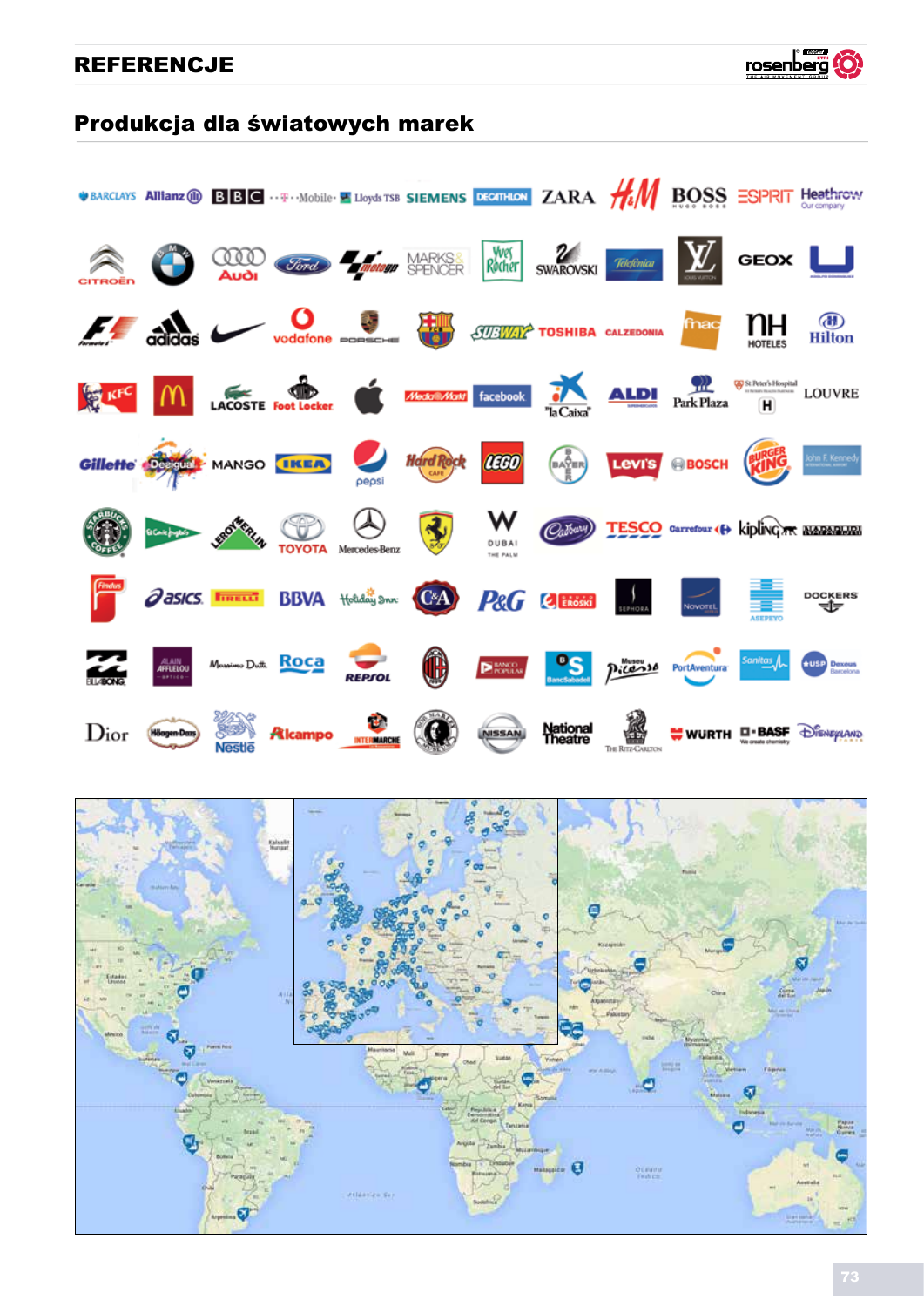### Budynki publiczne



## Budynki

- Alhambra (Granada, Spain)
- Royal Courts of Justice (London, UK)
- Riffa King Palace (Manama, Bahrain)
- Fire Brigade headquarters (London, UK)
- O2 Space (Dublin, Ireland)
- Expo Georgia (Tbilisi, Georgia)
- Darwen Leisure Centre (Darwen, UK)
- Park Pavilion (London, UK)



- JFK (New York, USA)
- Gatwick (London, UK)
- El Prat (Barcelona, Spain)
- Heathrow (London, UK)
- Leonardo da Vinci (Roma, Italy)

# Dworce kolejowe

- Central Station (Vienna, Austria)
- AVE (Lleida, Spain)
- Stratford (London, UK)



- Barking (London, UK)
- CAP Rambla (Terrassa, Spain)
- Dexeus (Barcelona, Spain)
- Forth Valley (Larbert, Scotland)



### Uczelnie/Uniwersytety

- Hope (Liverpool, UK)
- Imperial (London, UK)
- Redbridge (Romford, UK)
- San Pablo CEU (Madrid, Spain)



- Louvre (Paris, France)
- Picasso (Barcelona, Spain)
- MNAC (Barcelona, Spain)

#### ē₿ **Teatry**

• National Theatre (London, UK)

- La Defense (Paris, France)
- Sagrada Família (Barcelona, Spain)
- Expo 2015 (Milan, Italy)
- National Audit Office (London, UK)
- Centre des Conventions (Oran, Algiers)
- Roca Gallery (London, UK)
- Expo Ourense (Ourense, Spain)
- Repsol Auditorio (Madrid, Spain)
- Palace of the United Nations (Geneva, Switzerland)
- Palacio de Ferias y Congresos (Málaga, Spain)
- Generalitat de Catalunya (Barcelona, Spain)
- 
- Congreso de los Diputados (Madrid, Spain)
- Prefecture Des Yvelines (Versailles, France)
- Palacio Euskalduna Jauregia (Bilbao, Spain)
- Comissaria Mossos d'Esquadra (Amposta, Spain) • Commissariat de Police (Aulnay-sous-Bois, France)

- Hamad (Doha, Qatar)
- Malpensa (Milan, Italy)
- Vladivostok (Ayrtom, Russia)
- Norman Manley (Kingston, Jamaica)
- Danylo Halytskyi (Lviv, Ukraine)
- Kings Cross (London, UK)
- Atocha (Madrid, Spain)
- Ebbsfleet (London, UK)
- José Martí (La Habana, Cuba)
- Queen Alia (Amman, Jordania)
- Jorge Newbery (Buenos Aires, Argentina)
- Ashgabat Airport (Ashgabat, Turkmenistan)
- Tirana International Airport (Tirana, Albania)
- Haramain Highspeed (Jeddah, Saudi Arabia)
- ADIF Estació de Sants (Barcelona, Spain)
- FFCC Plaça Catalunya (Barcelona, Spain)

- Hygeia (Athens, Greece)
- Mútua (Terrassa, Spain)
- Sant Joan de Déu (Barcelona, Spain)
- Virgen del Castillo (Yecla, Spain)
- Asepeyo (Sant Cugat del Vallès, Spain) • St. Peters (Chertsey, UK)
	-
	- Bellvitge (Hospitalet de Llobregat, Spain)
	- Parc Taulí (Sabadell, Spain)
	- National Phisics TechnologySsince Centre (Vilnius, Lithuania)
	- Liverpool University (Liverpool, UK)
- Victoria Gallery (Liverpool, UK)
- Palacio de Carlos V (Granada, Spain)
- People's History (Manchester, UK)
- 
- Bob Marley (Kingston, Jamaica)
- Arts Santa Mónica (Barcelona, Spain)
- Palacio Real (Madrid, Spain)
- Teatro de la Zarzuela (Madrid, Spain) Royal Albert Hall (London, UK)
	-
- 
- 
- 

• Blanquerna (Barcelona, Spain) • Colegio Americano (Madrid, Spain) • Evelyn Grace (London, UK) • James Watt (Greenock, UK)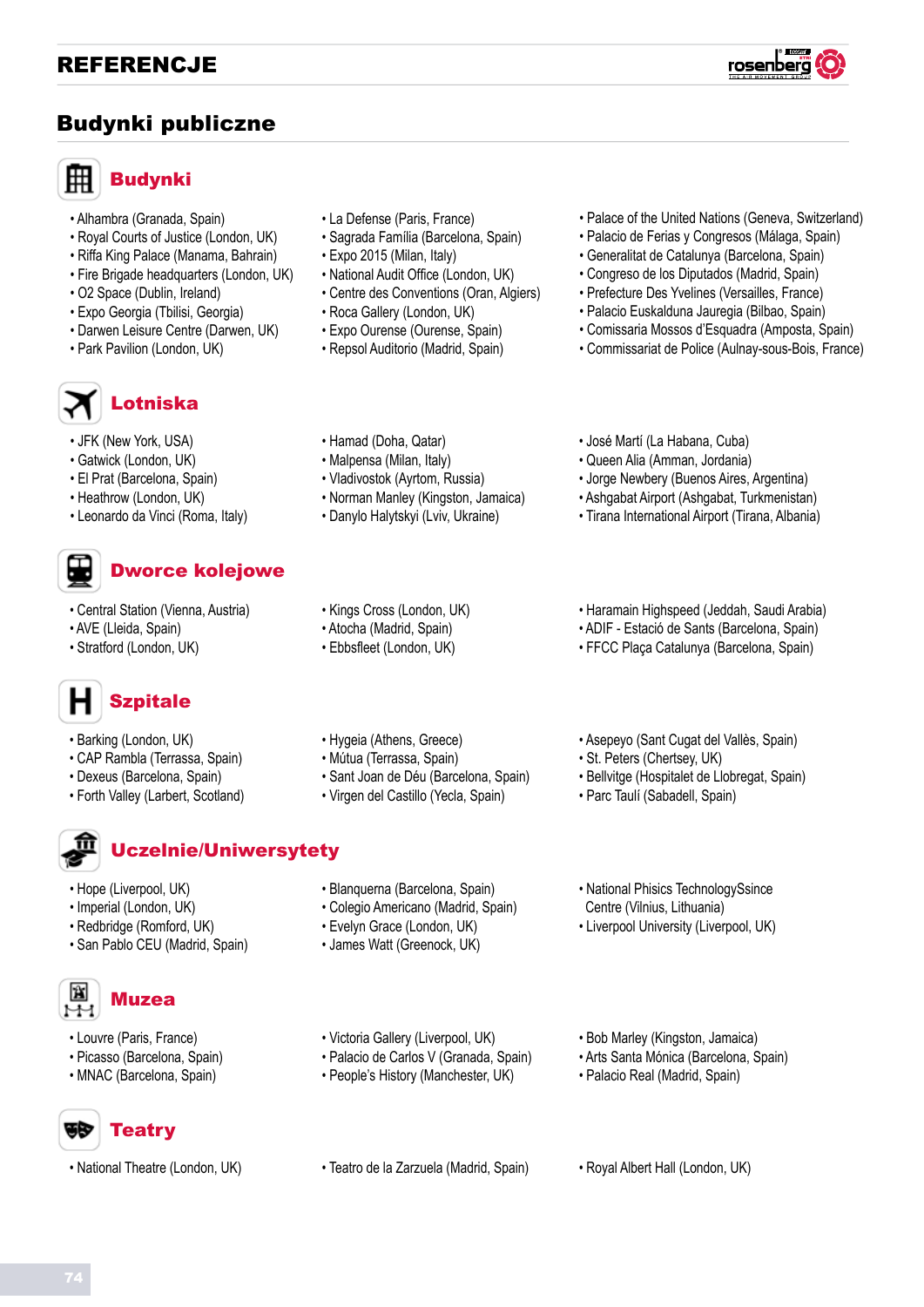### Sieciowe



### **Sklepy**

- Apple headquarters (London, UK)
- Media Markt (Badajoz, Spain)
- Ikea (Växsjö, Sweden)
- Leroy Merlin (Valladolid, Spain)
- FNAC (Zaragoza, Spain)
- T Mobile (Schwäbisch Hall, Germany)
- Adidas (Barcelona, Spain)
- Vodafone (Galway, Ireland)
- Swarovski (Norwich, UK)
- Nike (Dublin, Ireland)
- Sephora (Milan, Italy)

• Zara (Milan, Italy) • Kiabi (Aubenas, France) • Calzedonia (Badalona, Spain) • Massimo Dutti (Berna, Switzerland) • Le Coq Sportif (Barcelona, Spain) • Hugo Boss (Dublin, Ireland)

• Geox (Madrid, Spain)

• Lidl (Bydgoszcz, Poland) • Tesco (Cheltenham, UK) • E.Leclerc (Loudun, France)

• Kipling (La Roca del Vallès, Spain)

• Marks & Spencer (Glasgow, Scotland)

• JD Sport King (Rotterdam, Netherlands)

- Dior (Stuttgart, Germany)
- El Corte Inglés (Talavera de la Reina, Spain)
- Decathlon (Sainte-Suzanne, Reunion Island)
- Gillette (Reading, UK)
- Yves Rocher (Amsterdam, Netherlands)
- Alain Afflelou (Barcelona, Spain)

• Lacoste (Amsterdam, Netherlands) • Billabong (Barcelona, Spain) • Desigual (Dublin, Ireland) • Guess (Barcelona, Spain)

• Pepe Jeans (Amsterdam, Netherlands) • Stradivarius (Sabadell, Spain) • C&A (Schwäbisch Hall, Germany)



- Louis Vuitton (London, UK)
- Mango (Faro, Portugal)
- H&M (Amsterdam, Netherlands)
- Next (Manchester, UK)
- Primark (Madrid, Spain)
- Levi's (Barcelona, Spain)
- Napapijri (Oslo, Norway)

# Sklepy z butami

- Crocs (Amsterdam, Netherlands)
- Fila (Amsterdam, Netherlands)
- Fosco (Barcelona, Spain)



# **Supermarkety**

- Carrefour (Lleida, Spain)
- Aldi (Collado Villalba, Spain)
- Intermarche (Polliat, France)

## Fast Food

- McDonald's (Amsterdam, Netherlands)
- Starbucks (Warsaw, Poland)
- Nestlé (Halifax, UK)
- Pizza Hut (Frankfurt, Germany)

# **Samochody**

- Porsche (Stuttgart, Germany)
- Ford (Almussafes, Spain)
- BMW (Abrera, Spain)
- Nissan (Sunderland, UK)
- Ferrari (Las Rozas, Spain)
- Mercedes (Alcobendas, Spain)

• Hard Rock Cafe (Venezia, Italy) • KFC (Amsterdam, Netherlands) • Viena (Zaragoza, Spain)

- Citroen (Vigo, Spain)
- Toyota (Madrid, Spain)
- Foot Locker (Amsterdam, Netherlands)
- Vives (Vic, Spain)
- Eroski (Sant Cugat del Vallès, Spain)
- Alcampo (A Coruña, Spain)
	-

• Häagen-Dazs (Palma de Mallorca, Spain) • Subway (Rotterdam, Netherlands) • Fosters Hollywood (Sabadell, Spain)